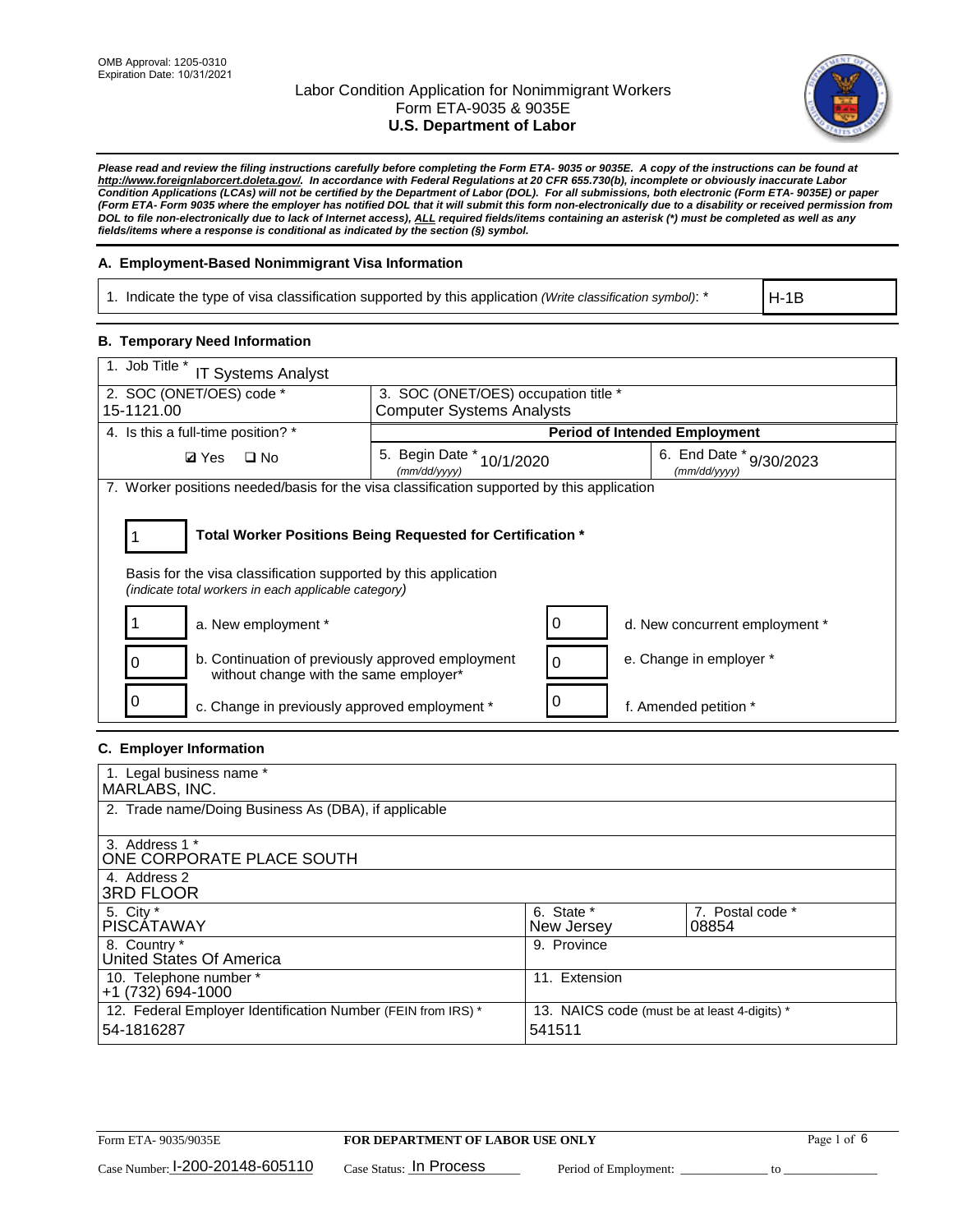

### **D. Employer Point of Contact Information**

**Important Note**: The information contained in this Section must be that of an employee of the employer who is authorized to act on behalf of the employer in labor certification matters. The information in this Section must be different from the agent or attorney information listed in Section E, unless the attorney is an employee of the employer.

| 1. Contact's last (family) name *               | 2. First (given) name * |                          | 3. Middle name(s)         |
|-------------------------------------------------|-------------------------|--------------------------|---------------------------|
| <b>VIDYADHARAN</b>                              | SANJAY                  |                          |                           |
| 4. Contact's job title *<br>CHIEF LEGAL OFFICER |                         |                          |                           |
| 5. Address 1 *<br>ONE CORPORATE PLACE SOUTH FL3 |                         |                          |                           |
| 6. Address 2                                    |                         |                          |                           |
| 7. City $*$<br><b>PISCATAWAY</b>                |                         | 8. State *<br>New Jersey | 9. Postal code *<br>08854 |
| 10. Country *<br>United States Of America       |                         | 11. Province             |                           |
| 12. Telephone number *                          | Extension<br>13.        | 14. E-Mail address       |                           |
| +1 (732) 694-1000                               |                         | SANJAY@MARLABS.COM       |                           |

## **E. Attorney or Agent Information (If applicable)**

**Important Note**: The employer authorizes the attorney or agent identified in this section to act on its behalf in connection with the filing of this application.

| 1. Is the employer represented by an attorney or agent in the filing of this application? *<br>If "Yes," complete the remainder of Section E below. |               |                                                 |                               |  | $\Box$ Yes                                           | <b>Ø</b> No |
|-----------------------------------------------------------------------------------------------------------------------------------------------------|---------------|-------------------------------------------------|-------------------------------|--|------------------------------------------------------|-------------|
| 2. Attorney or Agent's last (family) name §                                                                                                         |               | 3. First (given) name $\S$<br>4. Middle name(s) |                               |  |                                                      |             |
| 5. Address 1 §                                                                                                                                      |               |                                                 |                               |  |                                                      |             |
| 6. Address 2                                                                                                                                        |               |                                                 |                               |  |                                                      |             |
| 7. City §                                                                                                                                           |               | 8. State §                                      |                               |  | 9. Postal code §                                     |             |
| 10. Country §                                                                                                                                       |               | 11. Province                                    |                               |  |                                                      |             |
| 12. Telephone number §                                                                                                                              | 13. Extension | 14. E-Mail address                              |                               |  |                                                      |             |
| 15. Law firm/Business name §                                                                                                                        |               |                                                 | 16. Law firm/Business FEIN §  |  |                                                      |             |
| 17. State Bar number (only if attorney) §                                                                                                           |               |                                                 | standing (only if attorney) § |  | 18. State of highest court where attorney is in good |             |
| 19. Name of the highest State court where attorney is in good standing (only if attorney) §                                                         |               |                                                 |                               |  |                                                      |             |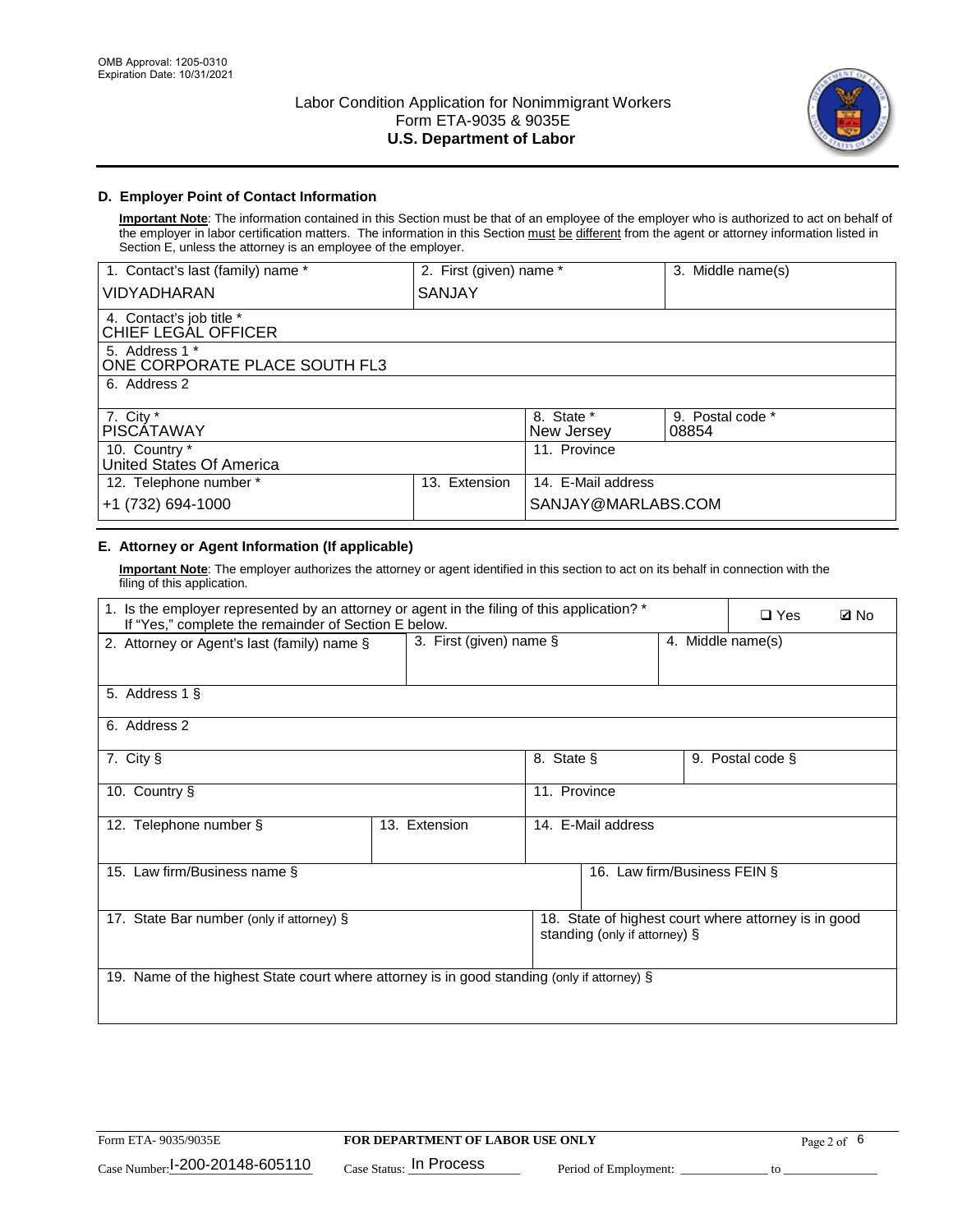

#### **F. Employment and Wage Information**

**Important Note**: The employer must define the intended place(s) of employment with as much geographic specificity as possible. Each intended place(s) of employment listed below must be the worksite or physical location where the work will actually be performed and cannot be a P.O. Box. The employer must identify all intended places of employment, including those of short duration, on the LCA. 20 CFR 655.730(c)(5). If the employer is submitting this form non-electronically and the work is expected to be performed in more than one location, an attachment must be submitted in order to complete this section. An employer has the option to use either a single Form ETA-9035/9035E or multiple forms to disclose all intended places of employment. If the employer has more than ten (10) intended places of employment at the time of filing this application, the employer must file as many additional LCAs as are necessary to list all intended places of employment. See the form instructions for further information about identifying all intended places of employment.

### a.*Place of Employment Information* 1

|                                                                              | 1. Enter the estimated number of workers that will perform work at this place of employment under<br>the LCA.*                 |  | 1                                        |                          |              |              |  |
|------------------------------------------------------------------------------|--------------------------------------------------------------------------------------------------------------------------------|--|------------------------------------------|--------------------------|--------------|--------------|--|
|                                                                              | 2. Indicate whether the worker(s) subject to this LCA will be placed with a secondary entity at this<br>place of employment. * |  |                                          |                          | <b>Ø</b> Yes | $\square$ No |  |
|                                                                              | 3. If "Yes" to question 2, provide the legal business name of the secondary entity. §                                          |  |                                          |                          |              |              |  |
|                                                                              | <b>COMCAST</b>                                                                                                                 |  |                                          |                          |              |              |  |
|                                                                              | 4. Address 1 *<br>1800 ARCH ST                                                                                                 |  |                                          |                          |              |              |  |
|                                                                              | 5. Address 2                                                                                                                   |  |                                          |                          |              |              |  |
| 6. City $*$                                                                  | PHILADELPHIA                                                                                                                   |  | 7. County *<br>Philadelphia              |                          |              |              |  |
|                                                                              | 8. State/District/Territory *                                                                                                  |  | 9. Postal code *                         |                          |              |              |  |
|                                                                              | Pennsylvania                                                                                                                   |  | 19103                                    |                          |              |              |  |
| 10. Wage Rate Paid to Nonimmigrant Workers *<br>10a. Per: (Choose only one)* |                                                                                                                                |  |                                          |                          |              |              |  |
|                                                                              | □ Hour □ Week □ Bi-Weekly □ Month ☑ Year<br>From $\frac{1}{5}$ 85500 00 To: $\frac{1}{5}$                                      |  |                                          |                          |              |              |  |
|                                                                              | 11. Prevailing Wage Rate *                                                                                                     |  | 11a. Per: (Choose only one)*             |                          |              |              |  |
|                                                                              | $\sin 85405$ 00                                                                                                                |  | □ Hour □ Week □ Bi-Weekly □ Month ☑ Year |                          |              |              |  |
|                                                                              | Questions 12-14. Identify the source used for the prevailing wage (PW) (check and fully complete only one): *                  |  |                                          |                          |              |              |  |
| 12.                                                                          | A Prevailing Wage Determination (PWD) issued by the Department of Labor                                                        |  |                                          | a. PWD tracking number § |              |              |  |
| 13.<br>$\mathbf v$                                                           | A PW obtained independently from the Occupational Employment Statistics (OES) Program                                          |  |                                          |                          |              |              |  |
|                                                                              | a. Wage Level (check one): §                                                                                                   |  |                                          | b. Source Year §         |              |              |  |
|                                                                              | ו ⊡<br>□Ⅲ<br>⊓⊥<br>$\Box$ IV<br>$\Box$ N/A                                                                                     |  |                                          | 7/1/2019 - 6/30/2020     |              |              |  |
| 14.                                                                          | A PW obtained using another legitimate source (other than OES) or an independent authoritative source                          |  |                                          |                          |              |              |  |
|                                                                              | a. Source Type (check one): §                                                                                                  |  |                                          | b. Source Year §         |              |              |  |
|                                                                              | $\Box$ CBA<br>$\Box$ DBA<br>$\square$ SCA<br>$\Box$ Other/ PW Survey                                                           |  |                                          |                          |              |              |  |
|                                                                              | c. If responded "Other/ PW Survey" in question 14.a, enter the name of the survey producer or publisher §                      |  |                                          |                          |              |              |  |
|                                                                              |                                                                                                                                |  |                                          |                          |              |              |  |
|                                                                              | d. If responded "Other/ PW Survey" in question 14.a, enter the title or name of the PW survey §                                |  |                                          |                          |              |              |  |
|                                                                              |                                                                                                                                |  |                                          |                          |              |              |  |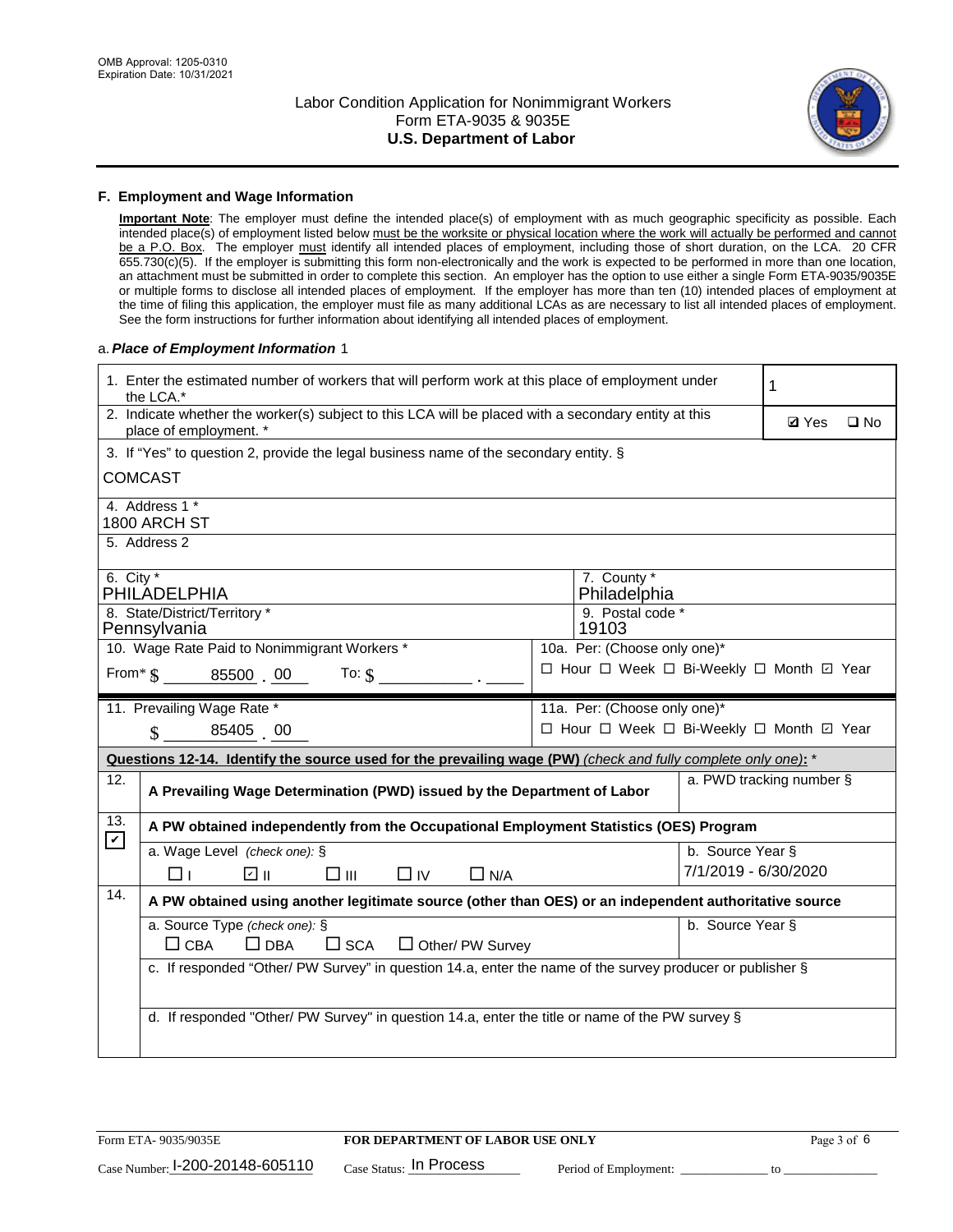

### **G. Employer Labor Condition Statements**

! *Important Note:* In order for your application to be processed, you MUST read Section G of the Form ETA-9035CP - General Instructions for the 9035 & 9035E under the heading "Employer Labor Condition Statements" and agree to all four (4) labor condition statements summarized below:

- (1) **Wages:** The employer shall pay nonimmigrant workers at least the prevailing wage or the employer's actual wage, whichever is higher, and pay for non-productive time. The employer shall offer nonimmigrant workers benefits and eligibility for benefits provided as compensation for services on the same basis as the employer offers to U.S. workers. The employer shall not make deductions to recoup a business expense(s) of the employer including attorney fees and other costs connected to the performance of H-1B, H-1B1, or E-3 program functions which are required to be performed by the employer. This includes expenses related to the preparation and filing of this LCA and related visa petition information. 20 CFR 655.731;
- (2) **Working Conditions:** The employer shall provide working conditions for nonimmigrants which will not adversely affect the working conditions of workers similarly employed. The employer's obligation regarding working conditions shall extend for the duration of the validity period of the certified LCA or the period during which the worker(s) working pursuant to this LCA is employed by the employer, whichever is longer. 20 CFR 655.732;
- (3) **Strike, Lockout, or Work Stoppage:** At the time of filing this LCA, the employer is not involved in a strike, lockout, or work stoppage in the course of a labor dispute in the occupational classification in the area(s) of intended employment. The employer will notify the Department of Labor within 3 days of the occurrence of a strike or lockout in the occupation, and in that event the LCA will not be used to support a petition filing with the U.S. Citizenship and Immigration Services (USCIS) until the DOL Employment and Training Administration (ETA) determines that the strike or lockout has ended. 20 CFR 655.733; and
- (4) **Notice:** Notice of the LCA filing was provided no more than 30 days before the filing of this LCA or will be provided on the day this LCA is filed to the bargaining representative in the occupation and area of intended employment, or if there is no bargaining representative, to workers in the occupation at the place(s) of employment either by electronic or physical posting. This notice was or will be posted for a total period of 10 days, except that if employees are provided individual direct notice by e-mail, notification need only be given once. A copy of the notice documentation will be maintained in the employer's public access file. A copy of this LCA will be provided to each nonimmigrant worker employed pursuant to the LCA. The employer shall, no later than the date the worker(s) report to work at the place(s) of employment, provide a signed copy of the certified LCA to the worker(s) working pursuant to this LCA. 20 CFR 655.734.

1. **I have read and agree to** Labor Condition Statements 1, 2, 3, and 4 above and as fully explained in Section G of the Form ETA-9035CP – General Instructions for the 9035 & 9035E and the Department's regulations at 20 CFR 655 Subpart H. \*

**Ø**Yes ロNo

### **H. Additional Employer Labor Condition Statements –H-1B Employers ONLY**

!**Important Note***:* In order for your H-1B application to be processed, you MUST read Section H – Subsection 1 of the Form ETA 9035CP – General Instructions for the 9035 & 9035E under the heading "Additional Employer Labor Condition Statements" and answer the questions below.

#### *a. Subsection 1*

| 1. At the time of filing this LCA, is the employer H-1B dependent? §                                                                                                                                                                                          | ⊡ Yes      | $\square$ No |              |  |
|---------------------------------------------------------------------------------------------------------------------------------------------------------------------------------------------------------------------------------------------------------------|------------|--------------|--------------|--|
| 2. At the time of filing this LCA, is the employer a willful violator? $\S$                                                                                                                                                                                   |            | $\Box$ Yes   | ⊡ No         |  |
| 3. If "Yes" is marked in questions H.1 and/or H.2, you must answer "Yes" or "No" regarding<br>whether the employer will use this application ONLY to support H-1B petitions or extensions of<br>status for exempt H-1B nonimmigrant workers? §                |            |              | $\Box$ No    |  |
| 4. If "Yes" is marked in question H.3, identify the statutory basis for the<br>■ \$60,000 or higher annual wage<br>exemption of the H-1B nonimmigrant workers associated with this<br>□ Master's Degree or higher in related specialty<br>$\Box$ Both<br>LCA. |            |              |              |  |
| H-1B Dependent or Willful Violator Employers -Master's Degree or Higher Exemptions ONLY                                                                                                                                                                       |            |              |              |  |
| 5. Indicate whether a completed Appendix A is attached to this LCA covering any H-1B<br>nonimmigrant worker for whom the statutory exemption will be based <b>ONLY</b> on attainment of a<br>Master's Degree or higher in related specialty. §                | $\Box$ Yes | ⊡ No         | <b>D</b> N/A |  |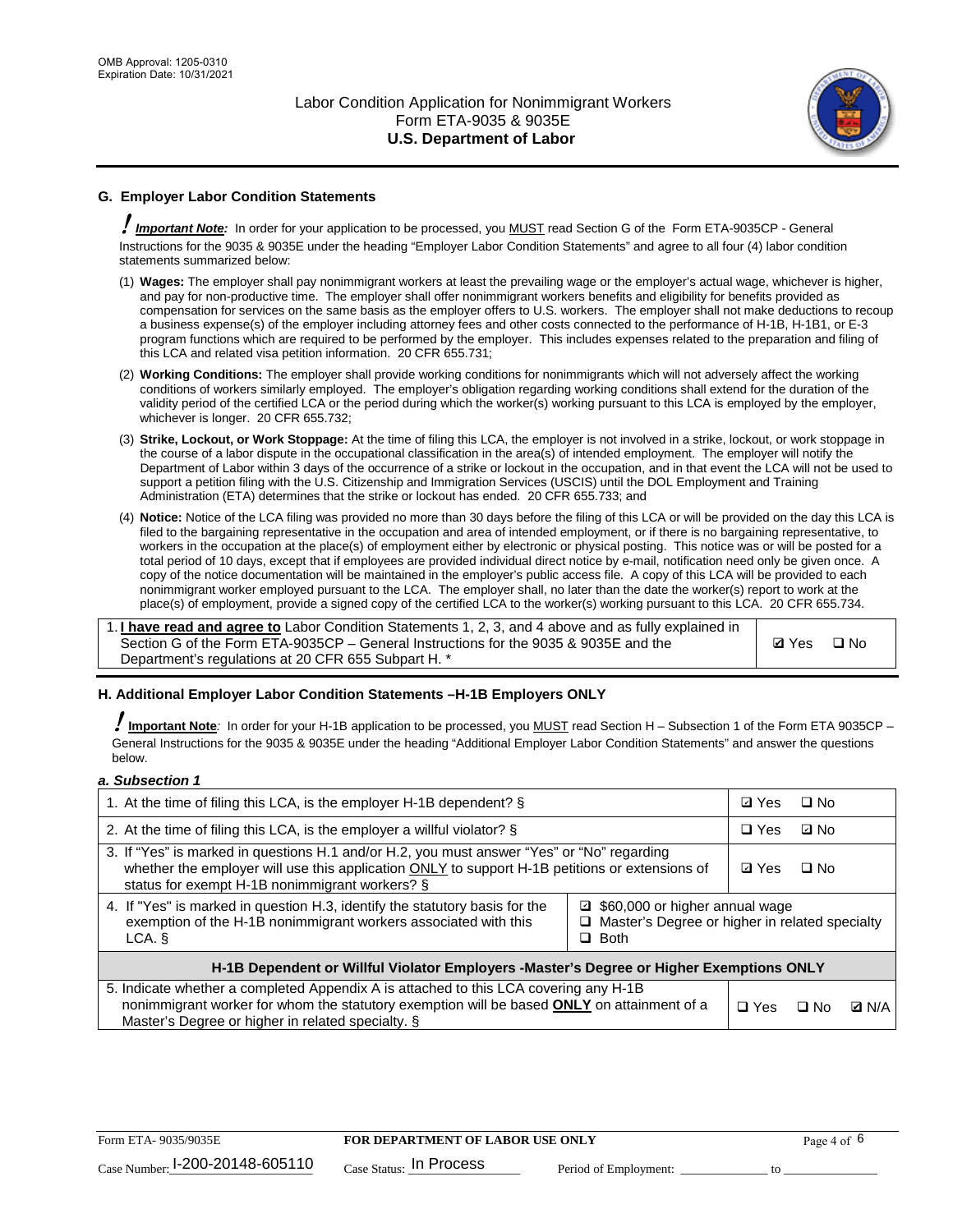

**If you marked "Yes" to questions H.a.1 (H-1B dependent) and/or H.a.2 (H-1B willful violator) and "No" to question H.a.3 (exempt H-1B nonimmigrant workers), you MUST read Section H – Subsection 2 of the Form ETA 9035CP – General Instructions for the 9035 & 9035E under the heading "Additional Employer Labor Condition Statements" and indicate your agreement to all three (3) additional statements summarized below.**

#### *b. Subsection 2*

- A. **Displacement:** An H-1B dependent or willful violator employer is prohibited from displacing a U.S. worker in its own workforce within the period beginning 90 days before and ending 90 days after the date of filing of the visa petition. 20 CFR 655.738(c);
- B. **Secondary Displacement:** An H-1B dependent or willful violator employer is prohibited from placing an H-1B nonimmigrant worker(s) with another/secondary employer where there are indicia of an employment relationship between the nonimmigrant worker(s) and that other/secondary employer (thus possibly affecting the jobs of U.S. workers employed by that other employer), unless and until the employer subject to this LCA makes the inquiries and/or receives the information set forth in 20 CFR 655.738(d)(5) concerning that other/secondary employer's displacement of similarly employed U.S. workers in its workforce within the period beginning 90 days before and ending 90 days after the date of such placement. 20 CFR 655.738(d). Even if the required inquiry of the secondary employer is made, the H-1B dependent or willful violator employer will be subject to a finding of a violation of the secondary displacement prohibition if the secondary employer, in fact, displaces any U.S. worker(s) during the applicable time period; and
- C. **Recruitment and Hiring:** Prior to filing this LCA or any petition or request for extension of status for nonimmigrant worker(s) supported by this LCA, the H-1B dependent or willful violator employer must take good faith steps to recruit U.S. workers for the job(s) using procedures that meet industry-wide standards and offer compensation that is at least as great as the required wage to be paid to the nonimmigrant worker(s) pursuant to 20 CFR 655.731(a). The employer must offer the job(s) to any U.S. worker who applies and is equally or better qualified for the job than the nonimmigrant worker. 20 CFR 655.739.

| 6. I have read and agree to Additional Employer Labor Condition Statements A, B, and C above and |       |           |
|--------------------------------------------------------------------------------------------------|-------|-----------|
| as fully explained in Section H – Subsections 1 and 2 of the Form ETA 9035CP – General           | □ Yes | $\Box$ No |
| Instructions for the 9035 & 9035E and the Department's regulations at 20 CFR 655 Subpart H. §    |       |           |

### **I. Public Disclosure Information**

! **Important Note***:* You must select one or both of the options listed in this Section.

|  | 1. Public disclosure information in the United States will be kept at: * |  |  |  |
|--|--------------------------------------------------------------------------|--|--|--|
|  |                                                                          |  |  |  |

**sqrt** Employer's principal place of business □ Place of employment

### **J. Notice of Obligations**

A. Upon receipt of the certified LCA, the employer must take the following actions:

- o Print and sign a hard copy of the LCA if filing electronically (20 CFR 655.730(c)(3));<br>
Maintain the original signed and certified LCA in the employer's files (20 CFR 655.7
- Maintain the original signed and certified LCA in the employer's files (20 CFR 655.705(c)(2); 20 CFR 655.730(c)(3); and 20 CFR 655.760); and
- o Make a copy of the LCA, as well as necessary supporting documentation required by the Department of Labor regulations, available for public examination in a public access file at the employer's principal place of business in the U.S. or at the place of employment within one working day after the date on which the LCA is filed with the Department of Labor (20 CFR 655.705(c)(2) and 20 CFR 655.760).
- B. The employer must develop sufficient documentation to meet its burden of proof with respect to the validity of the statements made in its LCA and the accuracy of information provided, in the event that such statement or information is challenged (20 CFR 655.705(c)(5) and 20 CFR 655.700(d)(4)(iv)).
- C. The employer must make this LCA, supporting documentation, and other records available to officials of the Department of Labor upon request during any investigation under the Immigration and Nationality Act (20 CFR 655.760 and 20 CFR Subpart I).

*I declare under penalty of perjury that I have read and reviewed this application and that to the best of my knowledge, the*  information contained therein is true and accurate. I understand that to knowingly furnish materially false information in the *preparation of this form and any supplement thereto or to aid, abet, or counsel another to do so is a federal offense punishable by fines, imprisonment, or both (18 U.S.C. 2, 1001,1546,1621).*

| 1. Last (family) name of hiring or designated official *   2. First (given) name of hiring or designated official *   3. Middle initial §<br>Vidyadharan | Saniav           |  |
|----------------------------------------------------------------------------------------------------------------------------------------------------------|------------------|--|
| 4. Hiring or designated official title *<br>Chief Legal Officer                                                                                          |                  |  |
| 5. Signature *                                                                                                                                           | 6. Date signed * |  |

| Form ETA-9035/9035E                         | <b>FOR DEPARTMENT OF LABOR USE ONLY</b> |                       |  |
|---------------------------------------------|-----------------------------------------|-----------------------|--|
| $_{\text{Case Number:}}$ I-200-20148-605110 | $_{\rm Case~S status:}$ In Process      | Period of Employment: |  |